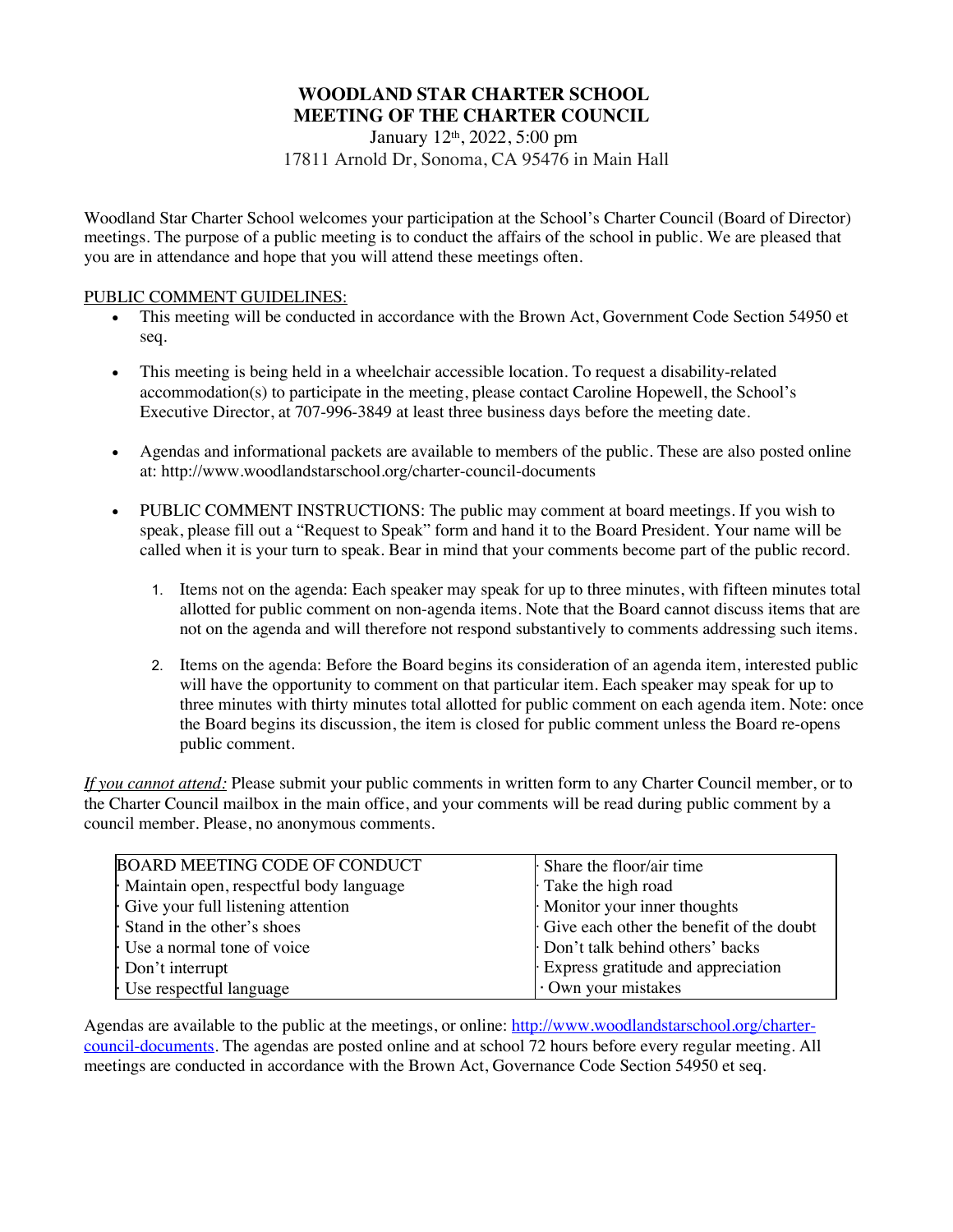# **WOODLAND STAR CHARTER SCHOOL MEETING OF THE CHARTER COUNCIL**

January 12th, 2022, 5:00 pm 17811 Arnold Dr, Sonoma, CA 95476 in Main Hall

# **AGENDA**

### **Procedural (5:00 pm)**

A. CALL TO ORDER Meeting called to order by Board President at:

Verse and Welcome:

*Imbue thyself with the power of imagination. Have courage for the truth. Sharpen thy feeling for responsibility of soul.*

B. ROLL CALL

Present? (Mark Y/N)

**\_\_\_\_\_\_\_Robert Stewart (RS)**, Board President (Board appointed)

**Seth Olyer (SO, Vice President (Parent body elected)** 

**Brooke Sevenau (BS)**, Board member (Board appointed elected)

**Sonia Mendoza (SM, Board member (Parent body seat, Board appointed for remainder of 2022)** 

**\_\_\_\_\_\_\_Bill Kobabe (BK)**, Board member (Faculty elected)

**Example 3** Barbara Fitzmaurice (BF), Board member (Community Board appointed)

**\_\_\_\_\_\_\_Joan Baugh (JB)**, Board member (Faculty elected)

**Vacant**, (Parent body elected)

**Vacant**, (Parent body elected)

# C. DESIGNATE A TIMEKEEPER FOR MEETING: \_\_\_\_\_\_\_\_\_\_\_\_\_\_\_\_\_\_\_\_\_\_\_\_\_\_\_\_\_\_

### **Consent Agenda Items – adjustment of agenda, as needed (5:02 pm)**

All matters listed under the consent agenda are considered by the Board to be routine and will be approved/enacted by the Board in one motion in the form listed below. Unless specifically requested by a Board member for further discussion or removed from the agenda, there will be no discussion of these items prior to the Board voting on them.

- 1. Warrants and Expenditures: December 2021
- 2. Regular Meeting Minutes: January  $12<sup>th</sup>$ , 2021
- 3. Agenda: December 15<sup>th</sup>, 2021

### Staff Recommendation: **Approve all consent agenda items**

| Action:      | Aves:                     |             |  |
|--------------|---------------------------|-------------|--|
| Motioned by: | $\sqrt{9V}$<br>11 ya v 3. |             |  |
| Seconded by: |                           | $r$ hetoin: |  |

Notes on vote above: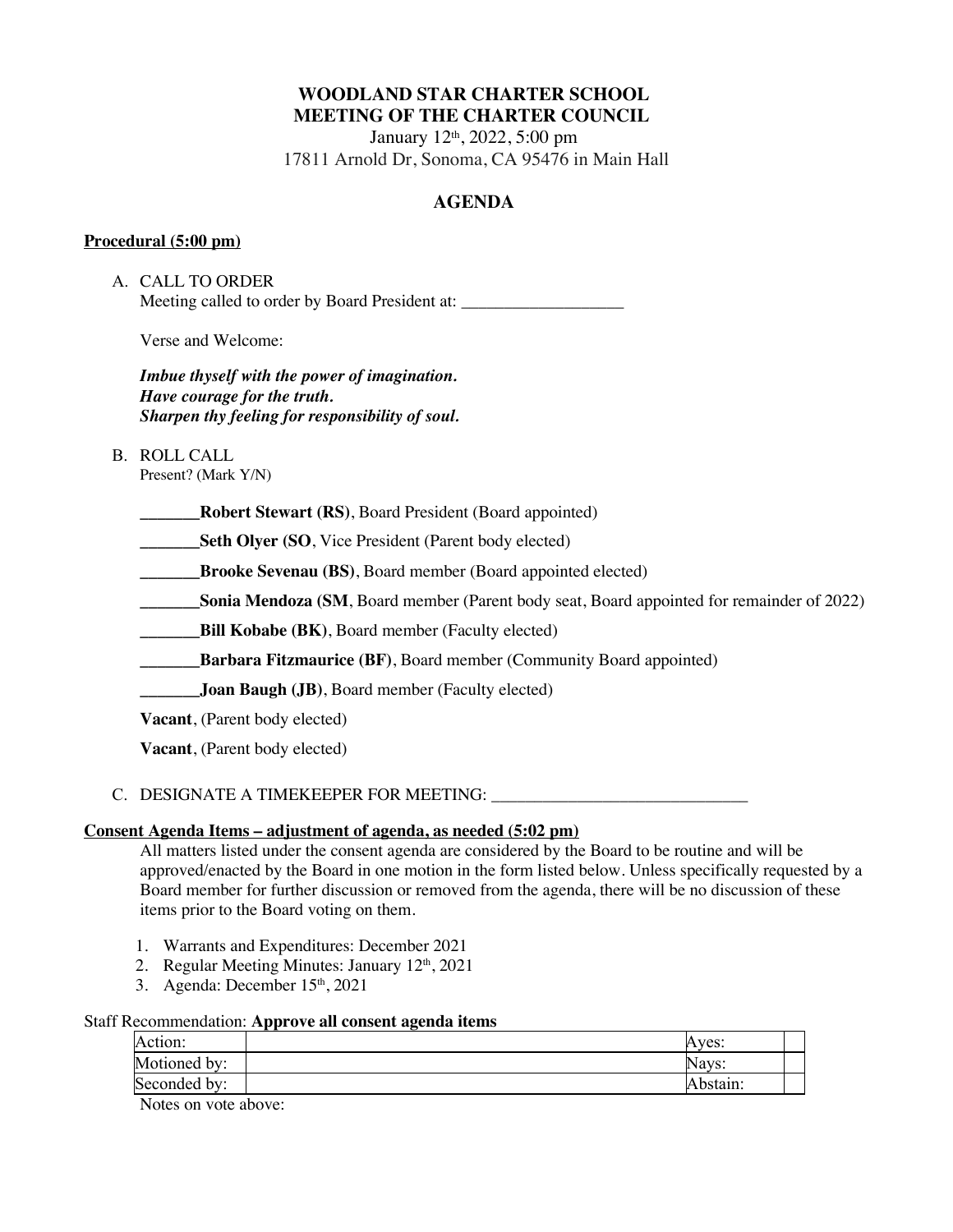### **Communications (5:10 pm)**

A. PUBLIC COMMENT (If a member of the public plans to speak during this time, please be sure to read the meeting guidelines on page 1 and fill out a "Request to Speak" form and hand it to the Board President. Your name will be called when it is your turn to speak. Bear in mind that your comments become part of the public record. Note: The Board cannot discuss items that are not on the agenda and will therefore not respond substantively to comments addressing such items.

## 1. READ OFFICIAL CORRESPONDENCE (if any):

#### **Information Items - Reports and other items scheduled for information & discussion (5:30 pm)**

- **Student Services Dir., Monica Conway Report** Monica (10 min)
- **El Dorado SELPA Participation Agreement**  Monica (5 min) **VOTE**
- **Educational Foundation Report** Rachel (10 min)
- **Business/Operation Manager Report** Becky (10 min)
- **Student Accountability Report Card Report (SARC)** Becky (5 min)
- **Covid Policy Update** Becky (15 min)
- **8th Gr. Field Trip Funding for 2021/22** Caroline (15 min)
- **AB 361 Reform, Move Board Meetings Online** Robert (10 min) **VOTE**
- **Board Appointment** Robert (5 min)
- **Shift Kinder,**  $1^{st}$  **&**  $2^{nd}$  **gr**. to full time hours in  $2022/23$  Caroline (10 min)
- **Hiring Committee**  Caroline (10 min)
- **Admin Report** Caroline (10 min)
- **Faculty Report** Bill (5 min)
- **Parent Association Report** Brooke (5 min)

### **Items Scheduled for Action and Discussion**

#### **Consider approval of: El Dorado SELPA Participation Agreement**

| <b>Staff Recommendation: Approve</b> |          |  |  |
|--------------------------------------|----------|--|--|
| Action:                              | Aves:    |  |  |
| Motioned by:                         | Navs:    |  |  |
| Seconded by:                         | Abstain: |  |  |
| Notes on vote above:                 |          |  |  |

Notes on vote above:

#### **Consider approval of: AB 361 – Shift to online Board Meetings**  Staff Recommendation: **Approve**

| . .          |          |
|--------------|----------|
| Action:      | Aves:    |
| Motioned by: | Navs:    |
| Seconded by: | Abstain: |
| <b>AT</b>    |          |

Notes on vote above:

#### **Recess to closed session**

### **Reconvene and ratify closed session decisions**

## **Items for next meeting agenda:**

**LCAP** Admin Eval. process & timeline Kinder,  $1^{st} \& 2^{nd}$  grades shift to full time (VOTE) Enrollment Caps (VOTE) Intent to Return Forms